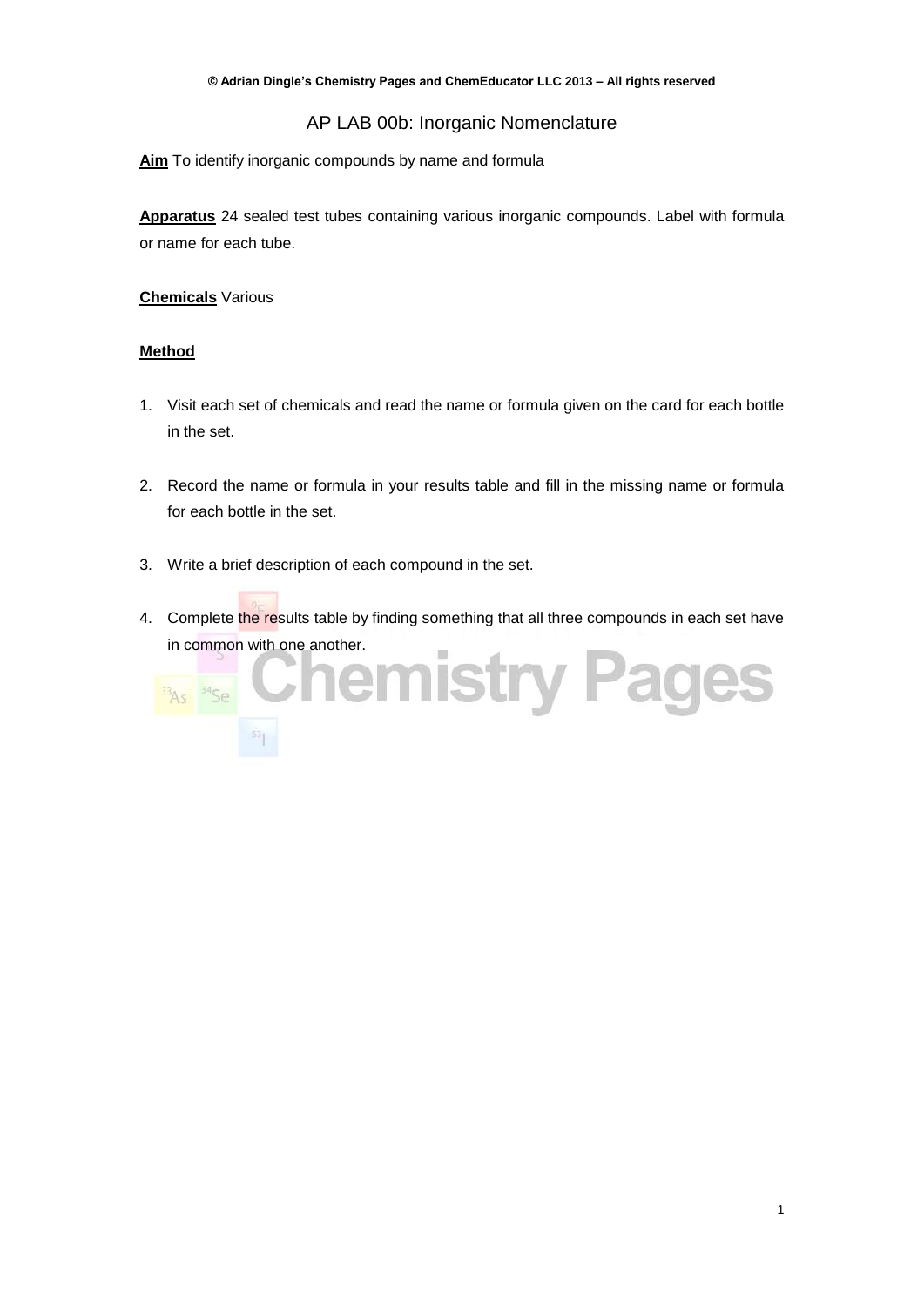# **Results**

| <b>SET A</b>       |                    |                    |  |  |  |  |
|--------------------|--------------------|--------------------|--|--|--|--|
| <b>NAME</b>        | <b>FORMULA</b>     | <b>DESCRIPTION</b> |  |  |  |  |
| 1.                 |                    |                    |  |  |  |  |
| 2.                 |                    |                    |  |  |  |  |
| 3.                 |                    |                    |  |  |  |  |
|                    | <b>Commonality</b> |                    |  |  |  |  |
|                    |                    |                    |  |  |  |  |
| l16m               |                    |                    |  |  |  |  |
| Þ                  | $\equiv$           | $=1.6333$          |  |  |  |  |
| As Se              | <b>SET B</b>       | m i                |  |  |  |  |
| <b>NAME</b>        | FORMULA            | <b>DESCRIPTION</b> |  |  |  |  |
| 1.                 |                    |                    |  |  |  |  |
| 2.                 |                    |                    |  |  |  |  |
| 3.                 |                    |                    |  |  |  |  |
| <b>Commonality</b> |                    |                    |  |  |  |  |
|                    |                    |                    |  |  |  |  |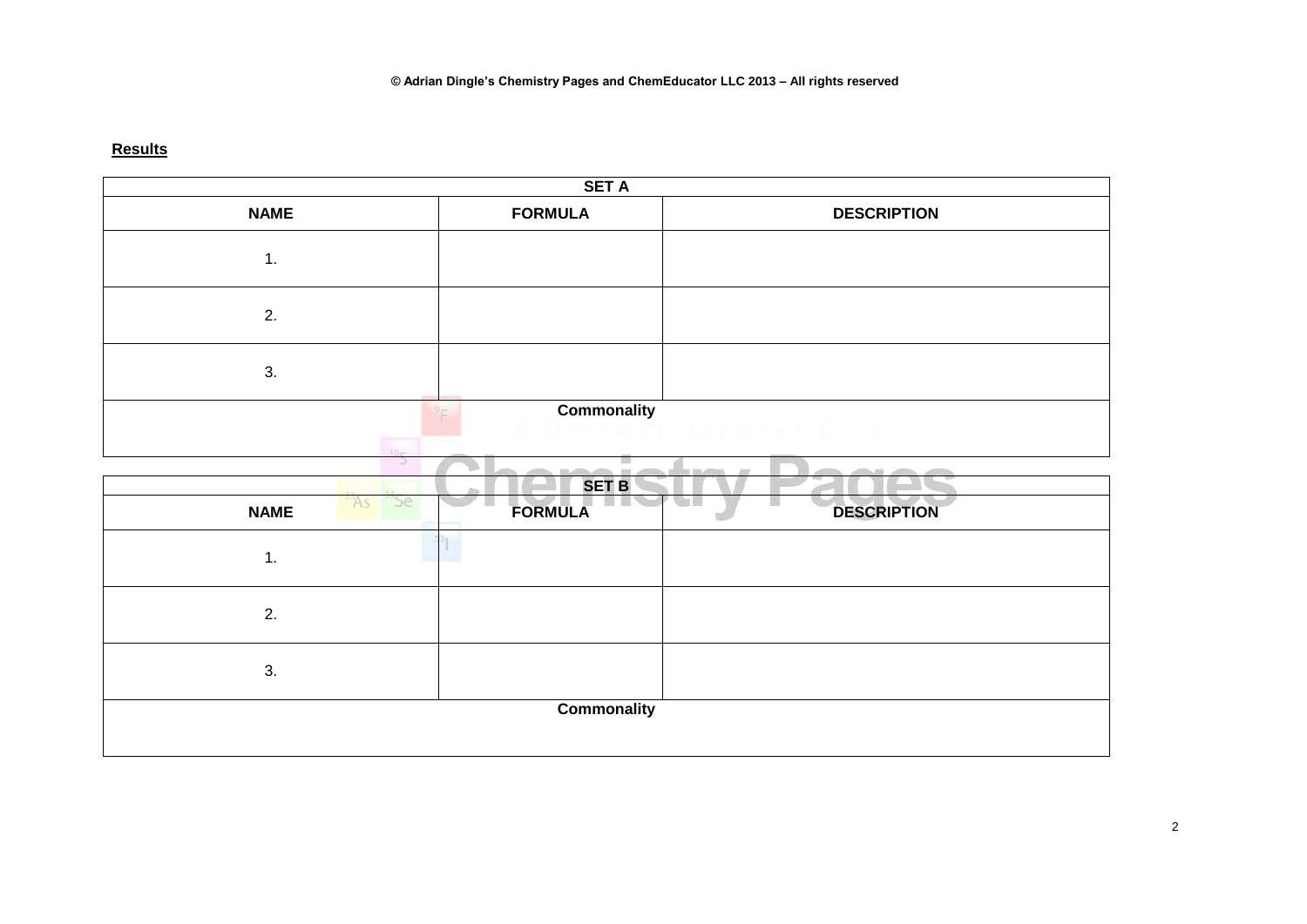

| <b>Billing</b><br>91<br><b>SET D</b> |  |                |  |                    |  |
|--------------------------------------|--|----------------|--|--------------------|--|
| <b>NAME</b>                          |  | <b>FORMULA</b> |  | <b>DESCRIPTION</b> |  |
| 1.                                   |  |                |  |                    |  |
| 2.                                   |  |                |  |                    |  |
| 3.                                   |  |                |  |                    |  |
| <b>Commonality</b>                   |  |                |  |                    |  |
|                                      |  |                |  |                    |  |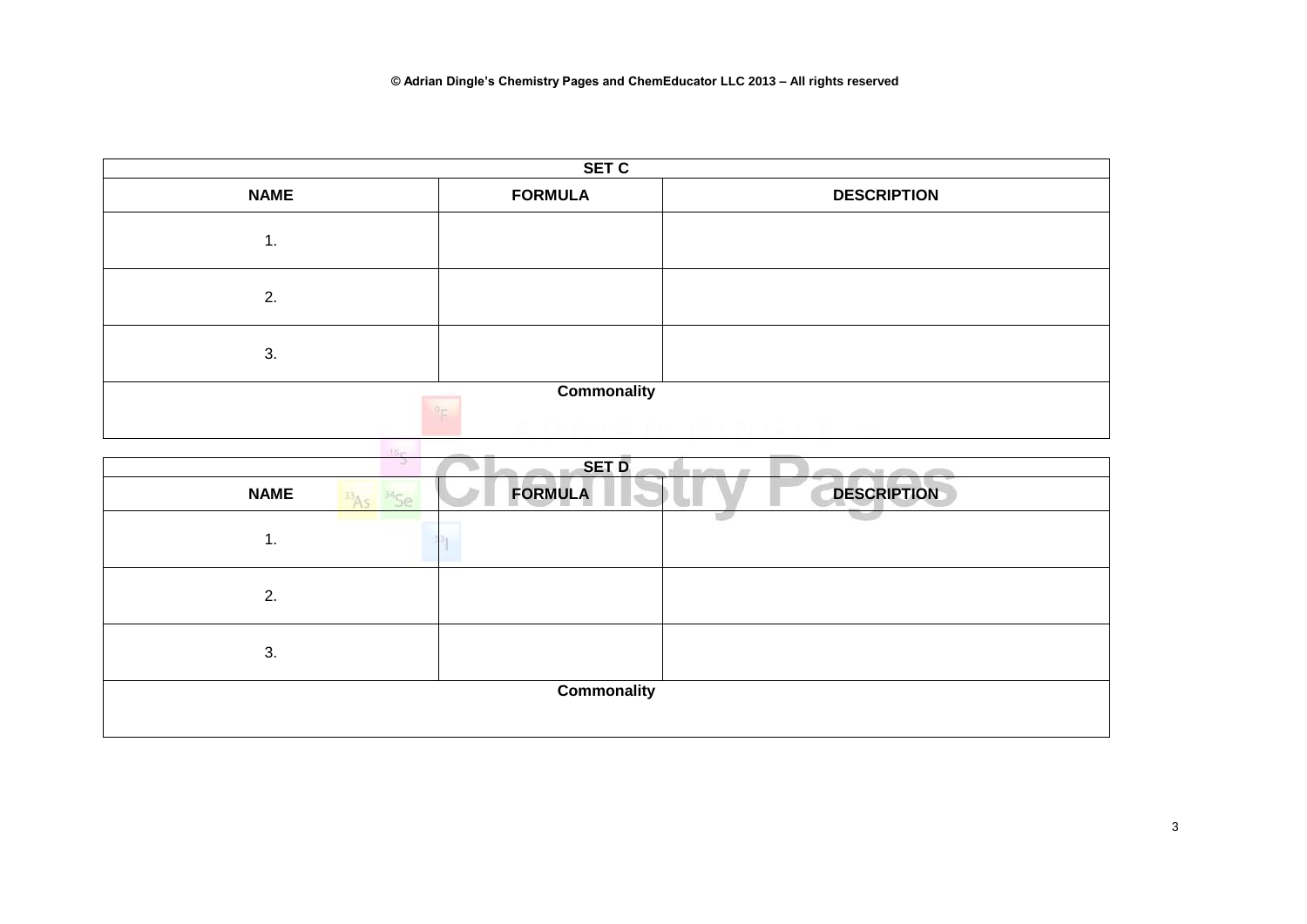

| --<br>w.<br><b>SET F</b> |                       |                    |  |  |  |
|--------------------------|-----------------------|--------------------|--|--|--|
| <b>NAME</b>              | <b>FORMULA</b><br>'Se | <b>DESCRIPTION</b> |  |  |  |
| 1.                       |                       |                    |  |  |  |
| 2.                       |                       |                    |  |  |  |
| 3.                       |                       |                    |  |  |  |
| Commonality              |                       |                    |  |  |  |
|                          |                       |                    |  |  |  |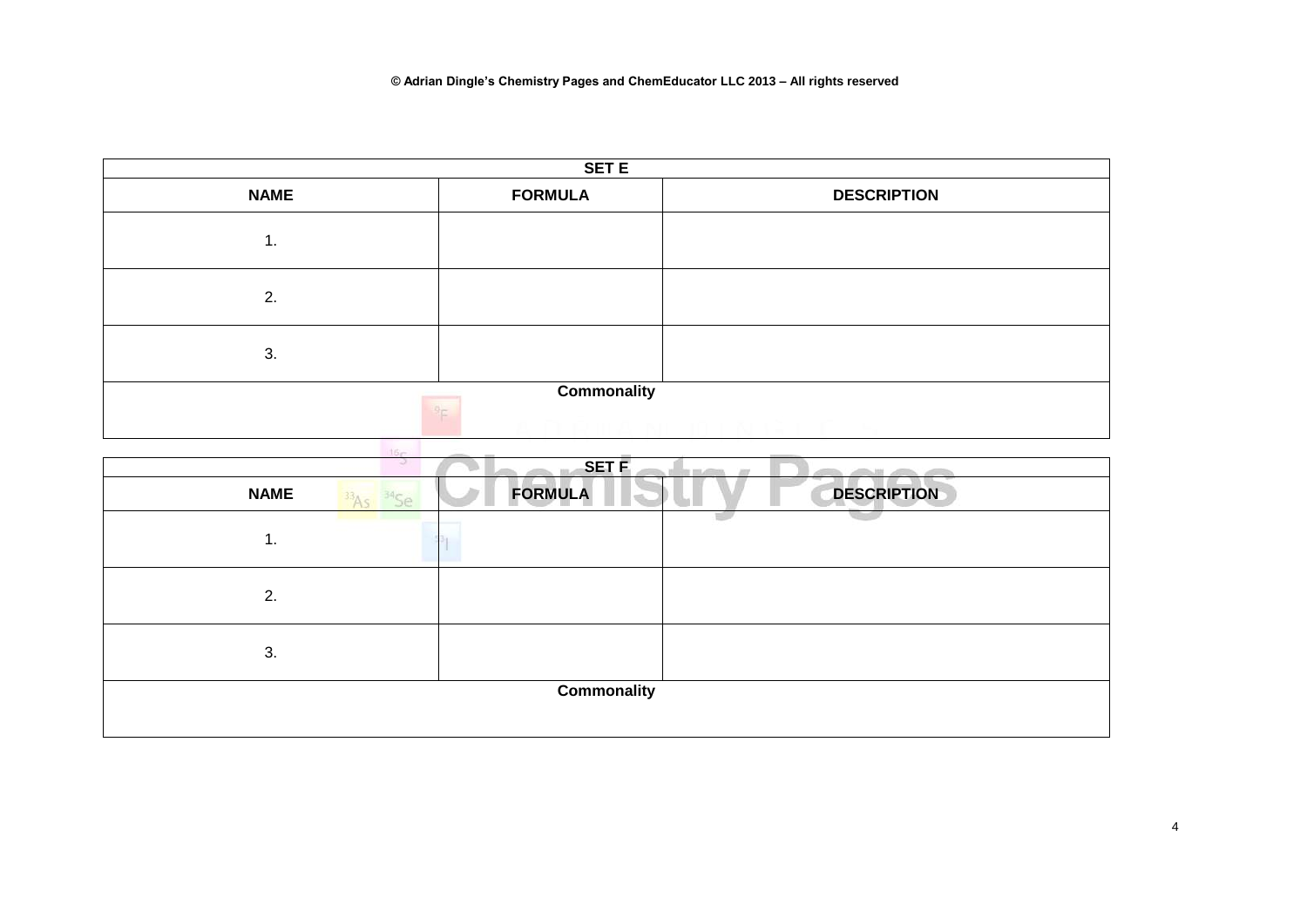

| <b>Billing</b><br>91<br><b>SET H</b> |                |                    |  |  |  |
|--------------------------------------|----------------|--------------------|--|--|--|
| <b>NAME</b>                          | <b>FORMULA</b> | <b>DESCRIPTION</b> |  |  |  |
| 1.                                   |                |                    |  |  |  |
| 2.                                   |                |                    |  |  |  |
| 3.                                   |                |                    |  |  |  |
| <b>Commonality</b>                   |                |                    |  |  |  |
|                                      |                |                    |  |  |  |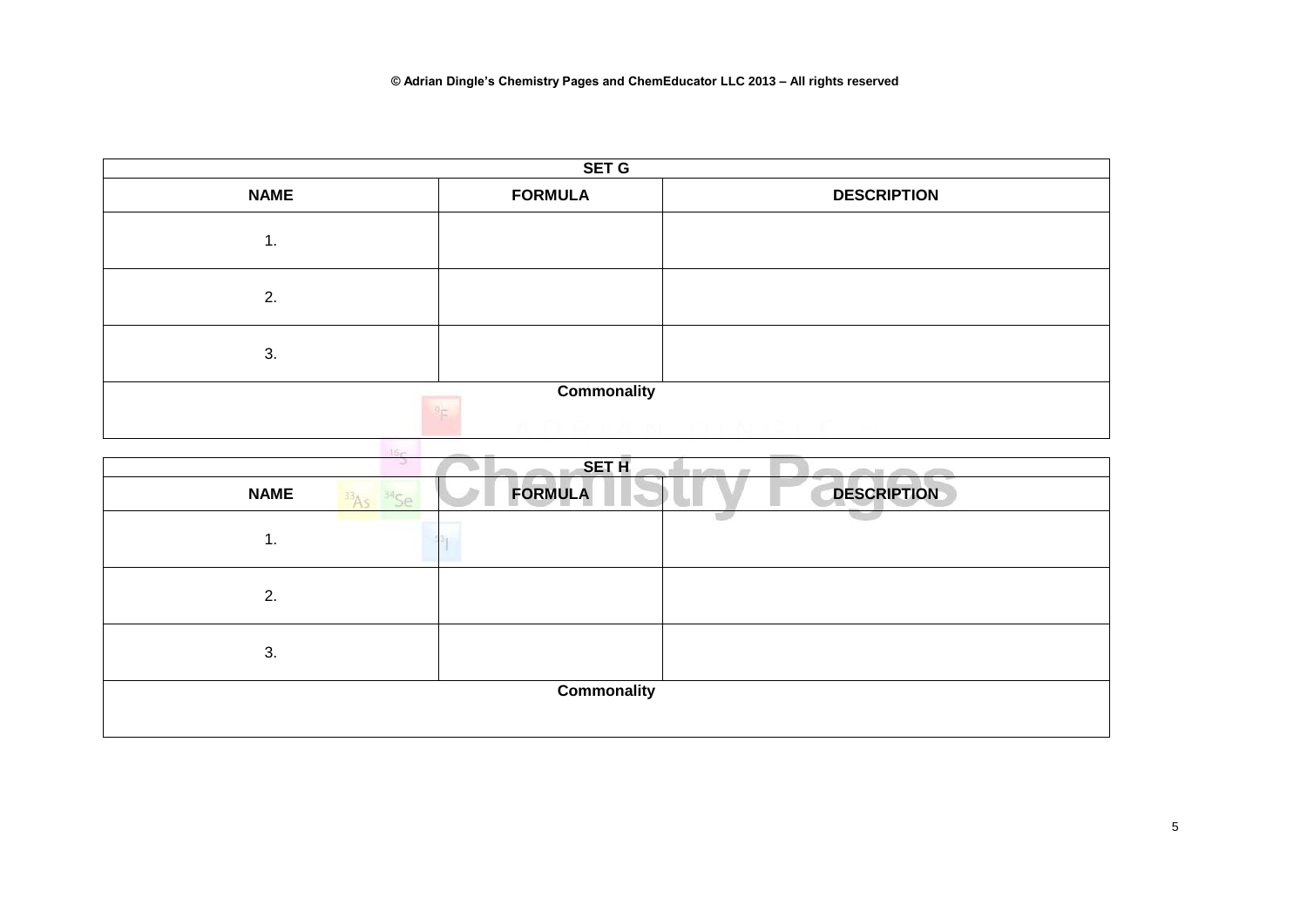#### **© Adrian Dingle's Chemistry Pages and ChemEducator LLC 2013 – All rights reserved**

#### **Conclusion/Calculation**

- 1. Describe a feature that all ionic compounds have in common.
- 2. Ionic compounds are usually formed between which types of elements?
- 3. Complete the table below.

16<sub>C</sub>

| <b>GROUP</b>   |                  | 2 | 13 | 15 | 16 | 17 |
|----------------|------------------|---|----|----|----|----|
| <b>CHARGES</b> |                  |   |    |    |    |    |
| <b>ON IONS</b> | $D_{\text{max}}$ |   |    |    |    |    |

55 I 4. What type of elements exhibit the tendancy to form metal ions of more than one positive charge? How are these different charges denoted when naming compounds?

 $\equiv$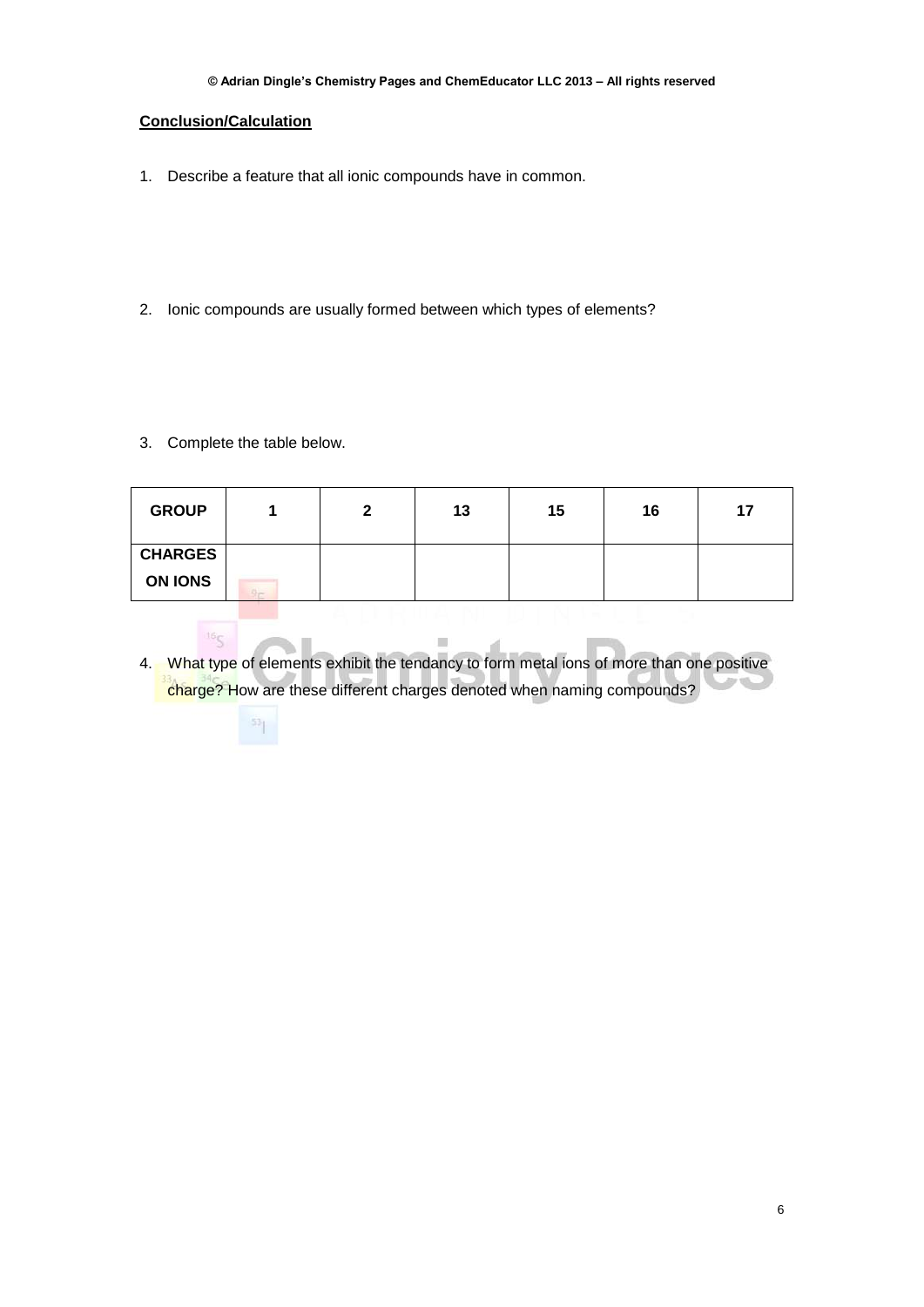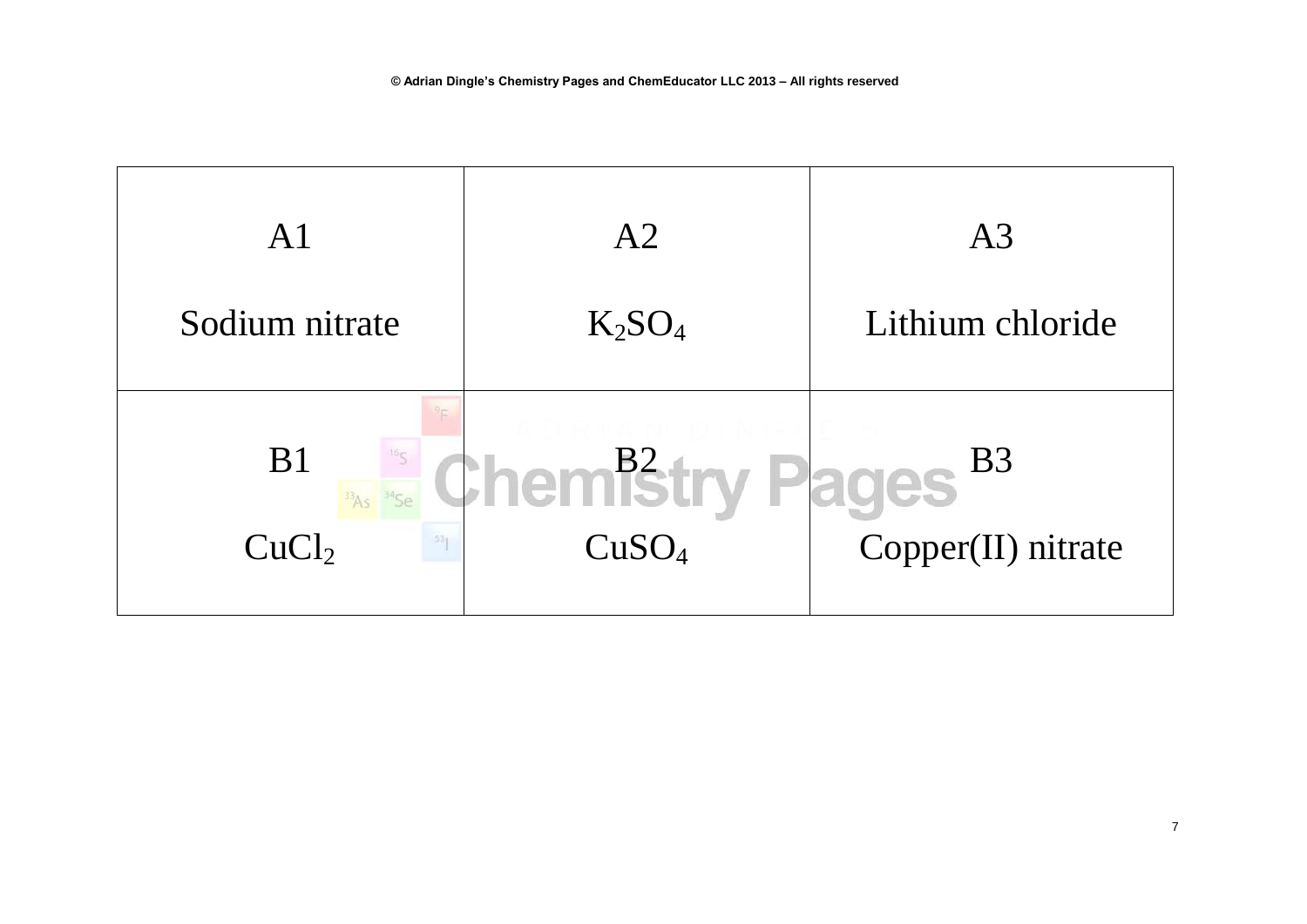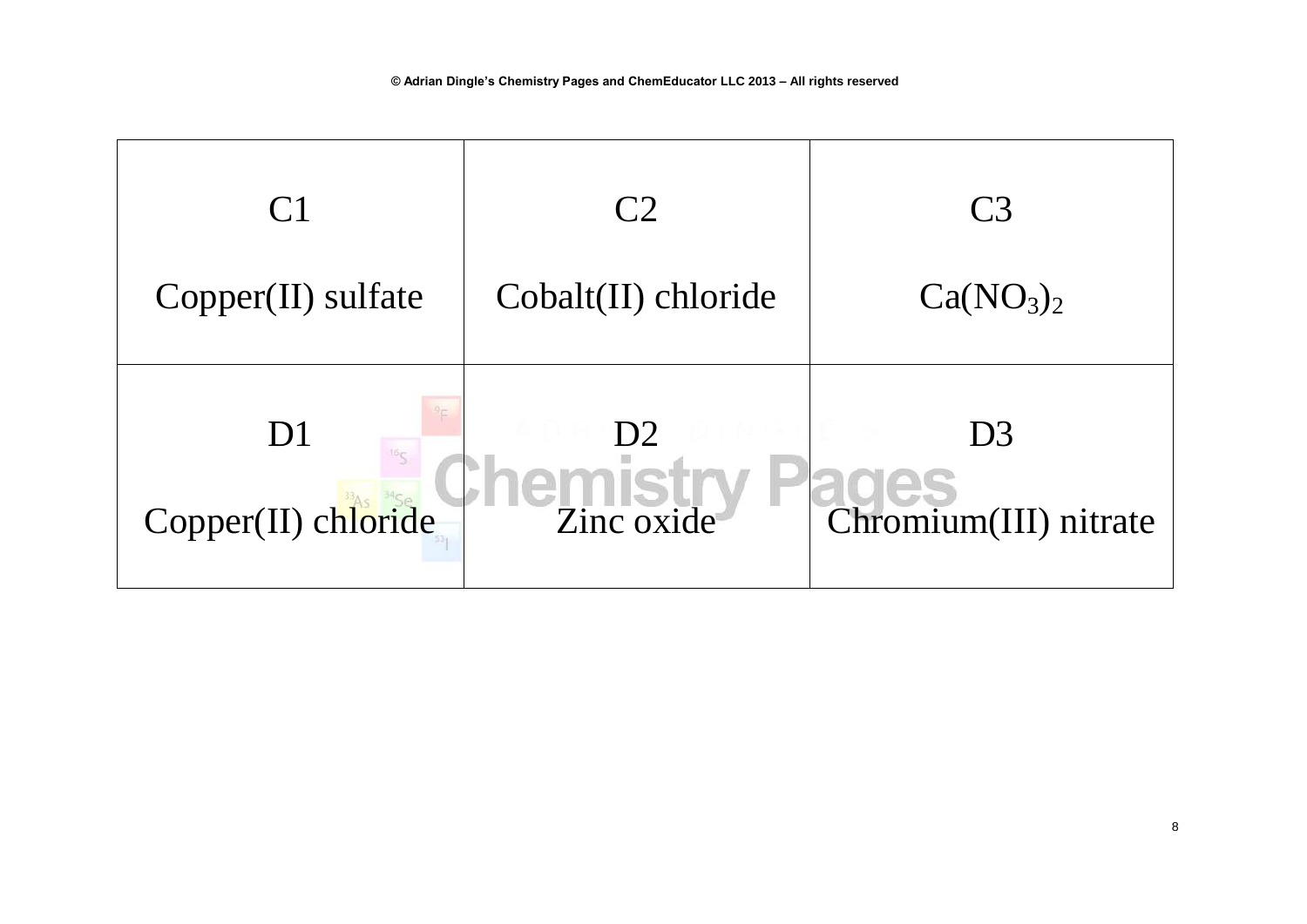